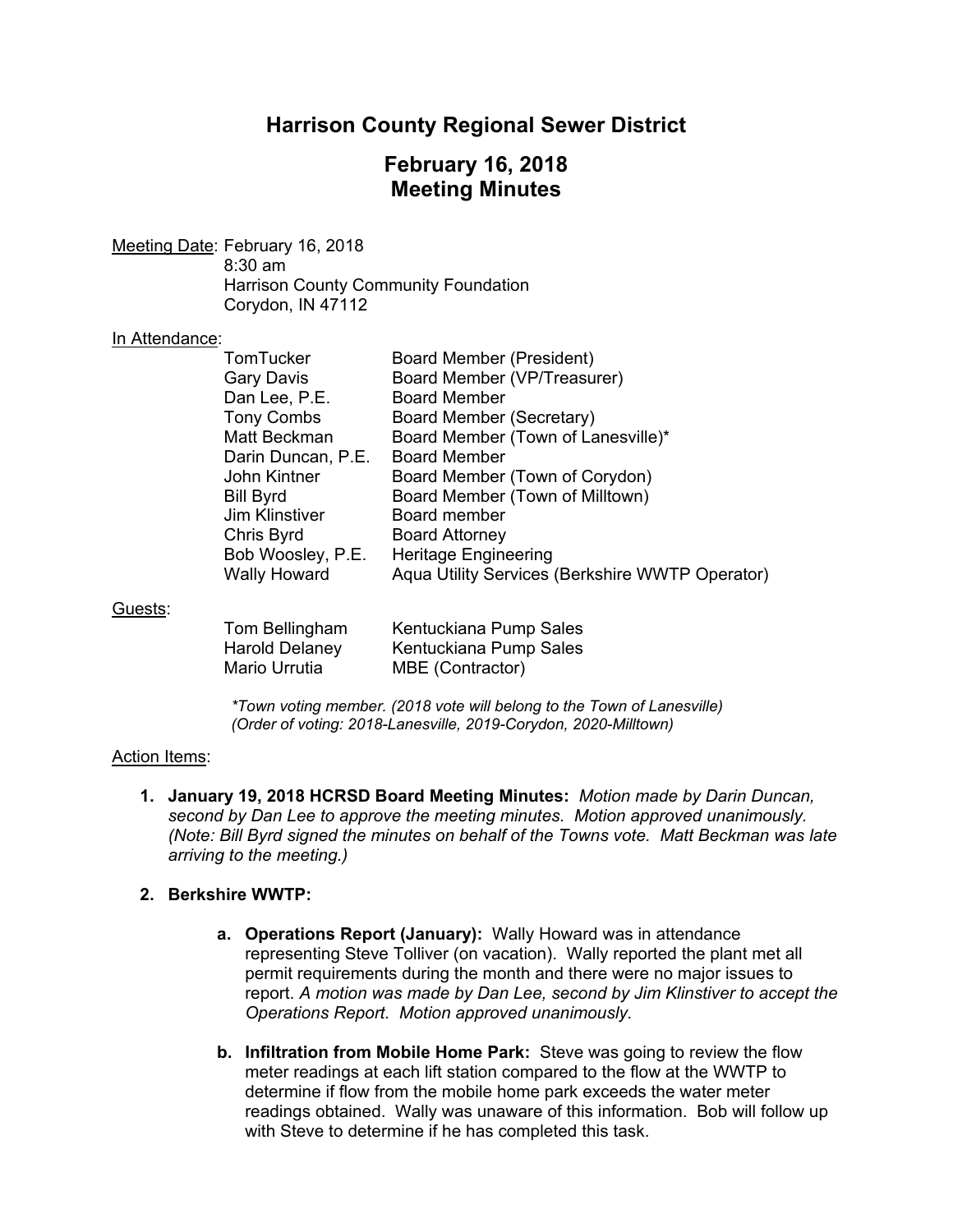HCRSD Mtg Minutes February 16, 2018 Page 2 of 3

> **c. Sludge Processing (Town of Lanesville):** This item was from the previous meeting. Bob will follow up with Steve to determine if this issue was resolved.

## **3. 2018 Project Initiatives:**

- **a. Lanesville Interchange Frontage Road Sewer Extension:** Bob reported the County appears to be moving forward with the extension of the roadway which will include construction of the sanitary sewer to reach Areva. Bob has provided American Structurepoint (they informed Bob they had been selected by the County to perform the design) with the existing sanitary sewer plans and sewer specifications. Gary informed the Board the County has not yet funded the project.
- **b. Berkshire WWTP Effluent Line Upgrade and Replacement:** This project will proceed immediately. Bob will make contact with the land owners to determine if they have future development plans that would impact the route of the effluent line. If they have no plans we will proceed with replacement of the line within the same easement and follow the existing route.

### **4. Treasurers Report:**

- **a.** *Motion made by Darin Duncan, second by Matt Beckman to approve the January Treasurer's Report. Motion approved unanimously.*
- **b.** *Motion made by Gary Davis, second by Tony Combs to pay the following claims. Motion approved unanimously.*

### *District Checking Account:*

| i. Harrison REMC-WWTP electric service                         | \$1,582.73 |
|----------------------------------------------------------------|------------|
| ii. Duke Energy – lift station electric service                | \$26.31    |
| iii. Aqua Utility Services <sup>*</sup> - WWTP Op. & LS Maint. | \$3,303.16 |
| iv. Town of Corydon – Jan Sewer bills                          | \$2,893.83 |
| v. Heritage Eng. - retainer/website hosting                    | \$905.00   |

- **c.** *Motion made by Gary Davis, second by Dan Lee to pay the following claim (this claim to be paid from the District's County funds, account no. 3032): Heritage Engineering \$1,354.50. Motion approved unanimously.* This claim was for work performed as part of the District Long Range Plan Update.
- **5. Blue River Services (New Salisbury):** Blue River Services appears to be moving forward with their proposed housing development in New Salisbury. They have asked to have the existing recorded easement revised (there is an error in the written legal description). Bob Woosley and Chris Byrd are making the correction now and will get a revision recorded.
- **6. Kentuckiana Pump Sales and MBE Contracting:** Representatives from Kentuckiana Pump Sales and from MBE Contracting introduced themselves and provided an overview of the services they provide. They asked to be considered for future work performed by the District.